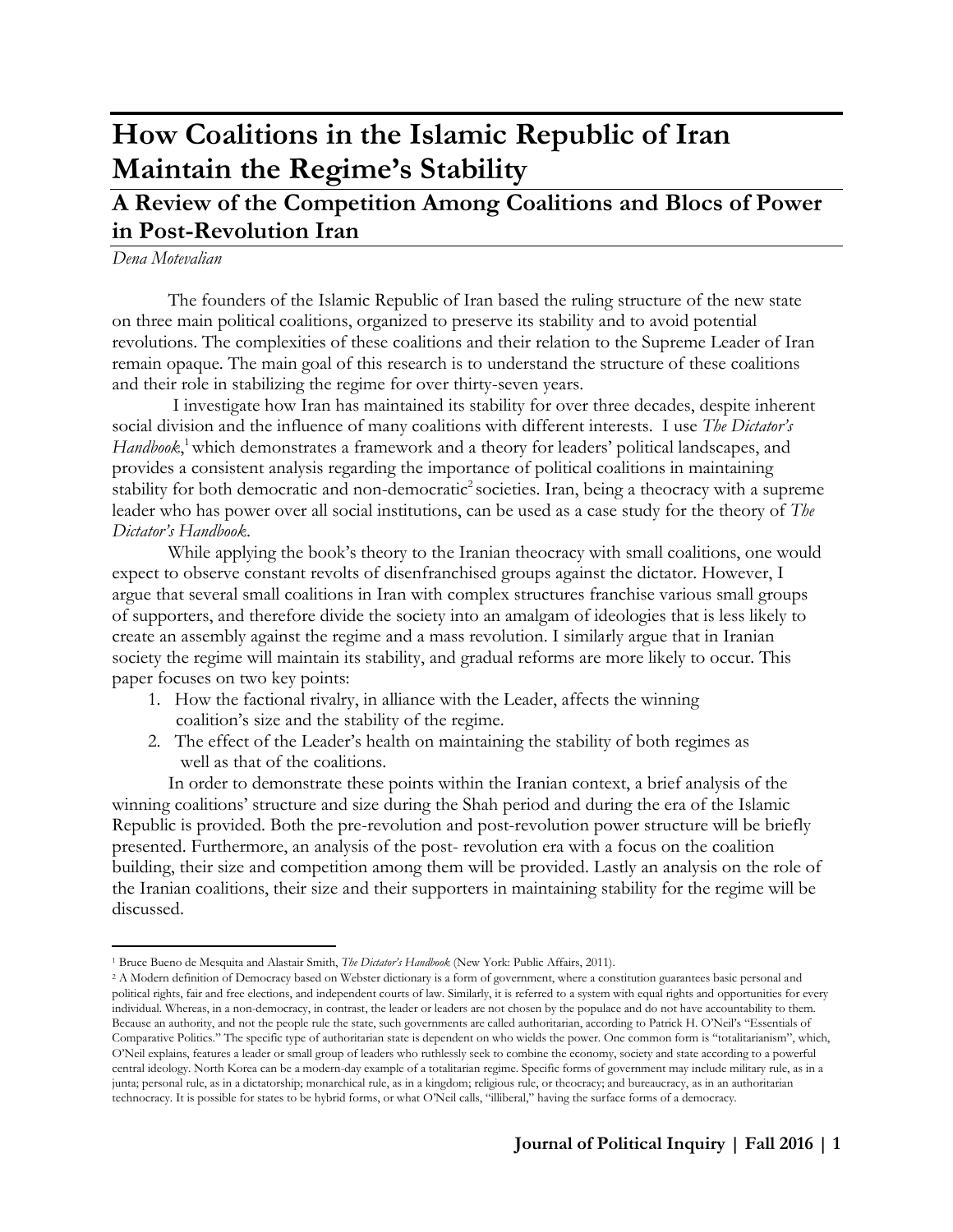#### **THEORY OF THE DICTATOR'S HANDBOOK AS APPLIED TO IRAN**

After the 1979 revolution, Iran became a theocracy based on Islamic and revolutionary ideology, with a Supreme Leader as a guardian of this theocracy, alongside a constitutional governing system with various small coalitions. The ruling structure in Iran is divided among three main coalitions: the pragmatists, the conservatives, and the radicals. These coalitions create a social divide among the citizens of the Islamic Republic, as each has a slightly different interpretation of revolutionary Islam and have mutually exclusive circles of supporters. The Supreme Leader is considered the highest position in the Iranian power structure and balances the rivalry between the coalitions in order to ensure a stable, revolutionary, and a theocratic Iran.

The theory laid out in *The Dictator's Handbook* assumes that leaders' interest in political survival drives everything they do and that leaders have to meet the needs of their most valuable allies in order to maintain their power. Therefore, a leader must manage the struggle for power among political coalitions to garner support and maintain a position of power. In order to stay longer in office, leaders must sustain a winning coalition drawn from the "Selectorate"—the individuals whose support is essential to a leader's survival in office.

*In small-coalition polities like dictatorships, leaders can stay in power through the judicious use of private rewards. However, in some dictatorships various Selectorate members competing for loyalty can be observed, while in others, there are few Selectorate members and the dictator is vulnerable to them.*<sup>3</sup>

On the contrary, in a democracy, the Selectorate is large, but so is the winning coalition. In large-coalition polities, leaders need to distribute public goods in a larger size so as to satisfy the voters and to govern longer.<sup>4</sup> Dictators only need to promote the right people within a small coalition, however, revolutions occur when there is not enough money to circulate and to keep people off the street or to pay the army.

Not all of the theoretical framework of *The Dictator's Handbook* is applicable to the Iranian case study, however, the authors' theory on coalition building is an essential factor in maintaining power in Iran, both before and after the revolution. This study of the Iranian winning coalitions illustrates the complex layered structure of the country's ruling system and the competition among these coalitions for alliance with the Supreme Leader.

#### **A CLASSIC MONARCH BEFORE 1979**

By investigating Iran's political structure before the revolution of 1979, we can better understand the political structure that allowed for protest, revolt, and change throughout Iran's social classes. This chapter provides an account of the political factions, which existed under the reign of Shah that precipitated unrest, and suggest that the Shah's inability to manage the interests and size of these coalitions led to Iran's political instability and eventual demise.

During his thirty-seven<sup>5</sup> years of ruling in Iran, Mohammad Reza Shah Pahlavi experienced various crises, which in some cases seriously endangered his kingship. He was forced to leave Iran in 1953 when the Prime Minister, Mohammad Mosadegh,<sup>6∗</sup> attempted to restructure the ruling system. With the assistance of the British and Americans through a coup d'état<sup>7</sup> the Shah saved his

<sup>3</sup> Bueno de Mesquita and Smith, *The Dictator's Handbook*, 5.

<sup>4</sup> Ibid, 12.

<sup>5</sup> Mohammad Reza Shah Pahlavi (1912-1980), the shah of Iran from 1941 until his overthrow by the Iranian revolution in 1979.

<sup>6</sup> Prime Minister of Iran from 1951 to 1953 and popular leader of Iran's movement for oil nationalization.

<sup>7</sup> Saeed Kamali Dehghan and Richard Norton-Taylor, "CIA admits role in 1953 Iranian coup," *The Guardian,* last modified August 19, 2013, https://www.theguardian.com/world/2013/aug/19/cia-admits-role-1953-iranian-coup.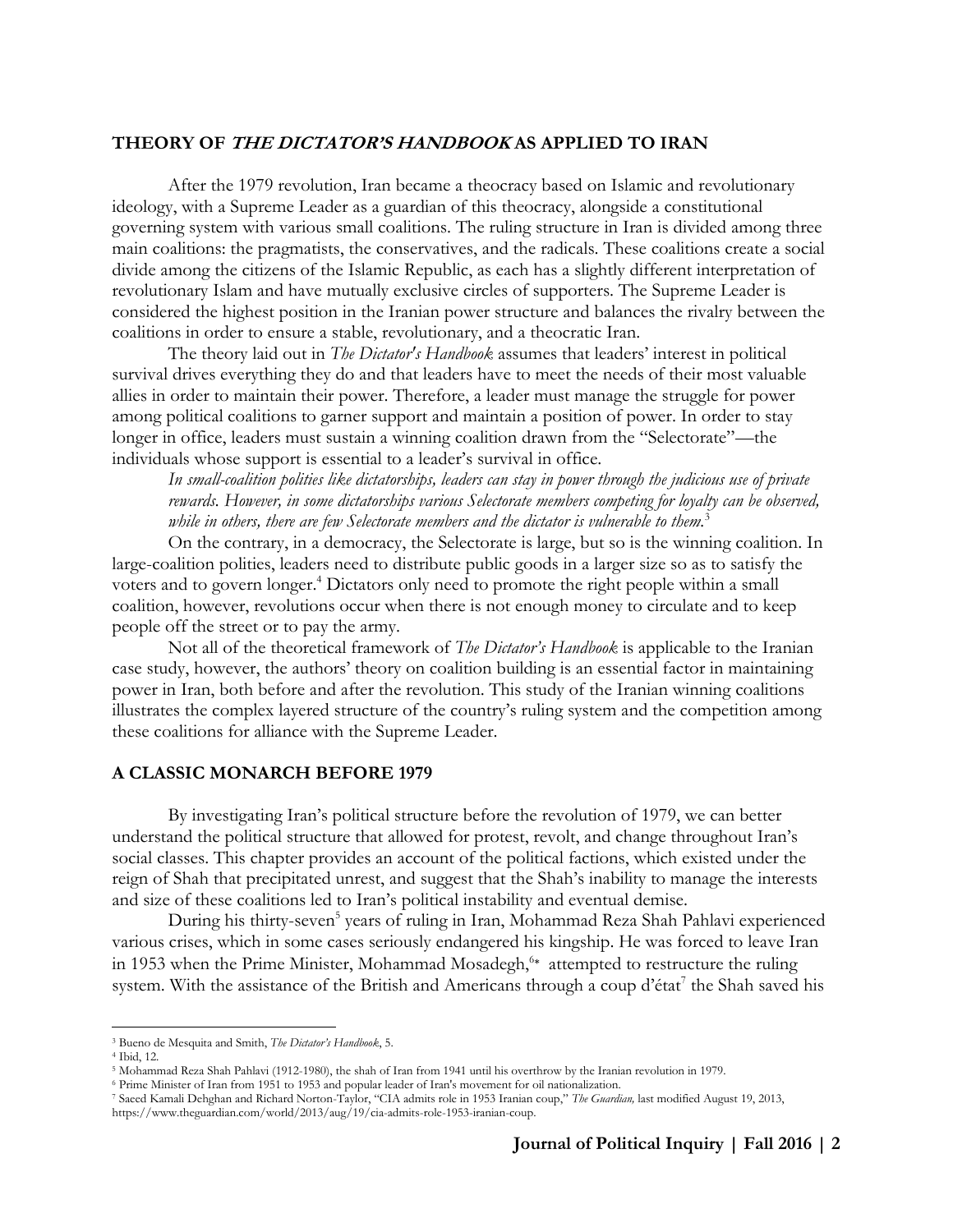rule. When various oppositions reinforced and mobilized against him, the Shah had to alternate between numerous strategies to maintain his power. For example, he employed the Mobs, the Army, and the intelligence service SAVAK to oppress its opposing mobilization. Eventually, the Shah's political mismanagement and the increased pressure of the oppositions led to a mass revolution in 1979 which forced him to leave the country for good.

An analysis of the Shah's behavior and the structure of power in the latter years of his kingship illustrates the mistakes in coalition building he committed as a last resort to maintain and stabilize power. Perplexed by Western values and Eastern values, the Shah created a society that promoted a partially liberal, westernized middle class with cultural freedoms and the more traditional social groups ruled by arbitrary political despotism.<sup>8</sup> In order to maintain his personal rule, the Shah narrowed down his winning coalition size. The Shah abated his winning coalition into limited high ranking members of the Army, the intelligence service, the royal family, the elites, the neglected growing middle class, and the majority of educated Iranians who later joined the opposition movement. The mass middle class, the intellectuals, merchants, and religious clerics who were all left disenfranchised for years created an opposition against the Shah that led to his overthrowing in 1979.<sup>9</sup>

Within the last months of his rule, the widespread rumor of the Shah's health problems was largely responsible for revoked support from his most important loyalists. A leader's health is considered a crucial factor for them to stay in power and to maintain their loyalists and supporters. The essential backers and loyalists needed assurance of continuous rewards from the leader or they would turn their support towards the next best incumbent.<sup>10</sup> This is an important reason why dictators keep their terminal illnesses secret because a "terminal ailment is bound to provoke an uprising, either within the ranks of the essential coalition or among outsiders who see an opportunity to step in and take control of the palace."<sup>11</sup>

The Shah's health problem was never officially announced When he was diagnosed with "Lymphocytic blood disease" in 1974, it became the policy of the Shah, his three male confidantes, and his French physicians to keep the Shah's illness strictly confidential.<sup>12</sup> The Shah was worried that if the western powers learned about his sickness, they would abandon their support and use it against him.<sup>13</sup>

The Shah's mismanagement of the 1979 crisis turned the crisis into a full-scale revolution. Nonetheless, his small coalition-building, exclusion of Iran's extended middle class, religious clerics, merchants, and the increased rumors of his health problems were all important factors that led to his overthrowing.<sup>14</sup> The Shah's failure to manage and maintain the coalitions during his rule points to their significance in Iranian politics. His regime's attitude towards them is in stark contrast with coalition building in the Islamic Republic of Iran, which has enabled the Islamic Republic to survive a greater number of crises in competence of the Shah.

### **COALITION-BUILDING IN THE ISLAMIC REPUBLIC OF IRAN**

Although the Islamic Republic has experienced several economical instabilities, sanctions, and war since its foundation, an investigation of the ruling structure and the coalition-building in the Islamic Republic of Iran after the Shah era provides an understanding of the reasons for

<sup>8</sup> Abbas Milani, *The Shah* (New York: Palgrave Macmillan, 2011), 336.

<sup>9</sup> Mohammad Ghaed, About Mohammad Reza Pahlavi, 10-14. http://www.mghaed.com/ay/Ayandegan.list.htm

<sup>10</sup> Bueno de Mesquita and Smith, *The Dictator's Handbook*, 30.

<sup>11</sup> Ibid, 26.

<sup>12</sup> Assadollah Alam, Dr. Abdul Karim Ayadi and Dr. Abbas Safavian.

<sup>13</sup> Milani, *The Shah*, 370.

<sup>14</sup> Milani, *The Shah*, 387.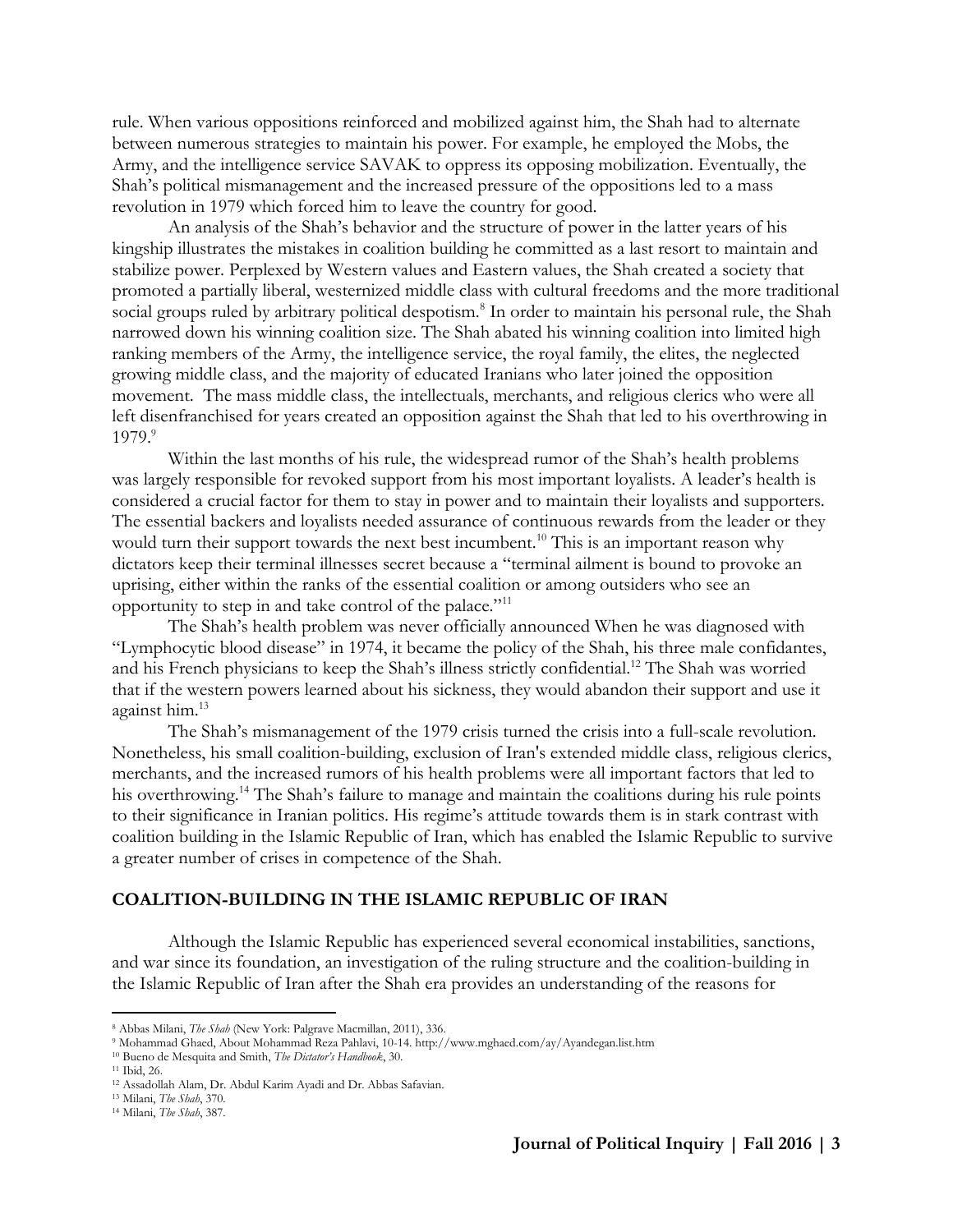regime survival. By analyzing coalition-building in Iran after the 1979 revolution, the position of the Supreme Leader, and the rivalry among coalitions, I suggest that the structure of the Iranian ruling system is aimed to prevent mass revolutions and is more likely to observe gradual reforms.

After seizing power in 1979, the charismatic leader Ayatollah Khomeini (1902-1989) and his inner circle restructured and organized the Islamic Republic of Iran's ruling system with themselves at the top of the power structure. In the early years of revolution, the clerics concentrated on implementing Khomeini's revolutionary ideology. This required the replacement of their early supporters and factions with more reliable loyalists. Through mass executions and extreme violence, the Islamic Revolution Party and its allied factions erased all the early supporters of the revolution who differed with Khomeini ideologically.<sup>15</sup> With the Islamic revolutionary ideology prevailing, the new republic evolved into a theocracy. In the 1980s its ruling party developed and divided into three main factions: the pragmatists, the radicals, and the conservatives. To maintain the stability of such a complex theocracy, three factions remained within the regime as the main coalitions, and each provided privileges for their small winning coalition of supporters and loyalists.<sup>16</sup>

The pragmatists held executive power and ran the state while advocating for economic development, improving ties with the West, and supporting Iran's modern middle class of government employers, technocrats, professionals, and major components of the business community. The radicals were mostly outside of the government and gained support from younger militant clerics and religious revolutionary student associations. They promoted stern adherence to revolutionary ideas and the export of the Islamic revolution. They emphasized the need for Iran's economic independence and rejected better relations with the West. Though less vocal than the other two, the conservatives were equally influential. They received support from conservative clerics, merchant circles, and the traditional middle class. Conservatives recognized the pragmatists on issues such as economy, but sided with the radicals on ideology and culture. Hence, they advocated the strict application of Islamic norms in legal, social, and cultural arenas, along with the enforcement of private property, freedom for private enterprise, and increased economic interaction with the world.<sup>17</sup>

With experiences gained from the revolution and mistakes learned from the previous regime's coalition building and army structuring, the founders of the Islamic Republic of Iran created various armed forces to prevent any possible coups. Originally, their greatest concern was the military Artesh, or the standard army. Hence, the founders created the Basij, a paramilitary volunteer militia, and Sepah, the Army of the Guardians of Islamic revolution, which contained various creeds of Islamic revolutionary groups. This built various layers of military to control any unexpected opposition or "deviant movements."<sup>18</sup>

Each of the discussed coalitions, with their various armed forces held their own circle of loyalists and electorates, each with slightly different ideologies regarding revolutionary Islam. Therefore, these three coalitions were in constant competition with one another to ally with the Supreme Leader. This resulted in the dissolution of the remaining two coalitions, securing stability for the regime with minimal reforms.

#### **THE SUPREME LEADER**

Understanding the position of the Supreme Leader in the Iranian ruling structure is important to see how this position balanced power among the coalitions. The Supreme Leader

<sup>15</sup> David Menashri, preface to *Revolution at a Crossroads* (DC: Washington Institute for Near East Policy, 1997).

<sup>16</sup> Menashri, *Revolution at a Crossroads*, 10.

<sup>17</sup> Ibid, 14.

<sup>18</sup> David Menashri, *Post-Revolutionary Politics in Iran: Religion, Society and Power* (London: Frank Cass, 2001), 71.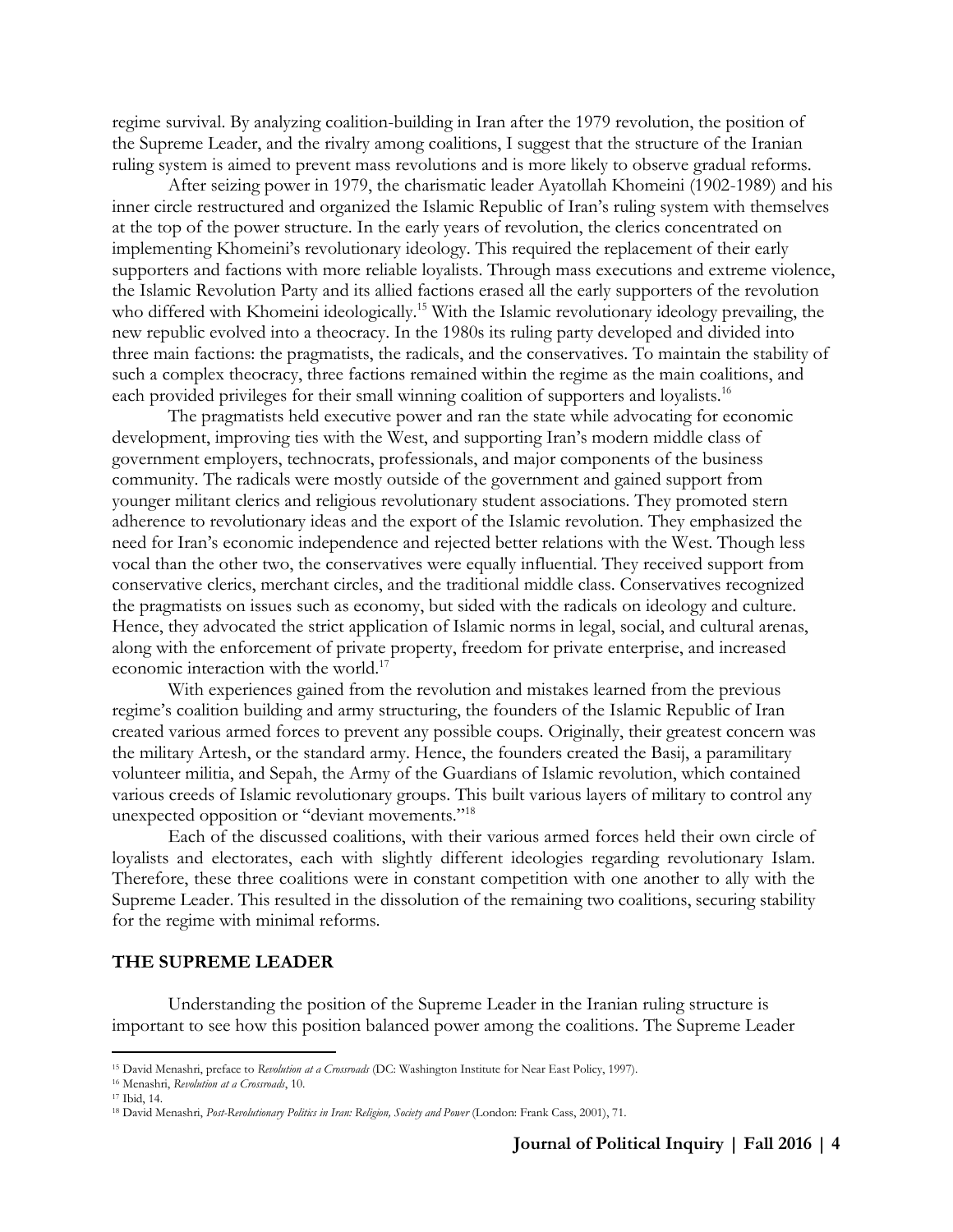was able to ally with certain groups, isolate other coalitions, manage the size of the Selectorates, and, moreover, maintain the regime's status quo.

According to the Iranian constitution, the Supreme Leader's role is defined as responsibility for "delineating the general policies" of the state and "supervising the execution of those policies."<sup>19</sup> While Ayatollah Khomeini, the charismatic founder and the Supreme leader of the Islamic Republic of Iran, reconciled the legal logic of the modern state with the traditional logic of Shi'ite Jurisprudence, the question of succession remained problematic.<sup>20</sup> As his death approached, Khomeini had to promptly solve the issue of his potential replacement in order to guarantee a smooth succession and a balance among coalitions. Since there was no theologian endowed with both religious and revolutionary credentials who appeared fit for the succession, Khomeini and his disciples opted for a less prominent but fully loyal cleric to be the future Supreme Leader in order to avoid a struggle for succession after his death.<sup>21</sup>

In 1989 after the death of Khomeini, Ali Khamenei was selected as the Supreme leader of Iran by the religio-politicians who had the majority of the Assembly of Experts.<sup>22</sup> The Assembly, under the influence of the leader of the pragmatist faction of the revolution Akbar Rafsanjani,<sup>23</sup> elected Khamenei despite disagreements about his lack of religious qualifications.<sup>24</sup> Ali Khamenei's selection as the Supreme Leader and the subsequent smooth transfer of authority was an evident sign of political stability.<sup>25</sup> Although clerics were still in charge, the prominent theologians no longer exercised ultimate authority.

Khamenei, who had lesser religious rank, was promoted to the position of the Supreme Leader by the religio-politicians. From here on, the winning coalition's size began to dwindle and separate from the supreme religious clerics.<sup>26</sup>

The Supreme Leader is the highest-ranking position and is considered the most powerful element of the ruling system in the Islamic Republic of Iran. The responsibilities of the Supreme Leader include demonstrating his high position in the hierarchic Iranian ruling system by building or eliminating coalitions and factions. Similarly, the Supreme Leader balances power and rivalry among political coalitions in order to maintain the status quo of the regime.

The Supreme Leader has the authority to appoint, inaugurate, and supervise certain offices. The Supreme Leader inaugurates the President, Chief of Justice, Members of Expediency Discernment Council, half of the Guardian of Council members, and the provisional head of the three branches of the state (Judiciary, legislature, executive). He has control over the heads of important cultural and governmental offices such as the heads of national TV and radio, the head of the Foundation of Martyrs and Veterans, the head of law enforcement, and the head of the Friday Prayer Imams. In addition, he has supreme authority over the top military commanders of Iran's army, navy, and air forces. Military branches include the Armed Forces of the Islamic Republic of Iran (Artesh), the Islamic Revolutionary Guard Corps (IRGC) (Sepah), the IRGC Quds Force, the Basij Organization, and intelligence and counterintelligence. Similarly, the

<sup>19</sup> Iran Constitution, art. 110.

<sup>20</sup> According to the Shi'i tradition, which is embodied in the 1979 Iranian constitution, the Supreme Leader supposed to be the most learned and righteous "faqih". Yet for Khomeini's succession the most prominent theologians were not politically suited, and the religio-politicians lacked the proper religious credentials. Similarly, the leading theologians of the rank of "Ayatollah 'uzma" (grand Ayatollah) did not fully identify with Khomeini's revolutionary doctrine, and none of Khomeini's loyal followers had the prominent religious standing, the charisma, nor the political authority of Khomeini himself to qualify for the succession.

<sup>21</sup> Menashri, *Post-Revolutionary Politics in Iran,* 16.

<sup>&</sup>lt;sup>22</sup> The Assembly of Expert is in charge of supervising the Supreme Leader and confirming him in his position for a term of eight years, without prohibition to the number of terms.

<sup>23</sup> Ali Akbar Hashemi Rafsanjani (born 1934) is an influential Iranian Politician and was Iran's fourth president.

<sup>24</sup> Menashri, *Revolution at a Crossroads*, 13.

<sup>25</sup> A detailed discussion of Khamenei's nomination, and the reasoning given for his selection, see Menashri, "Iran", pp. 350-3. Khamenei was thereafter referred to as Ayatollah.

<sup>26</sup> Menashri, *Post-Revolutionary Politics in Iran*, 17.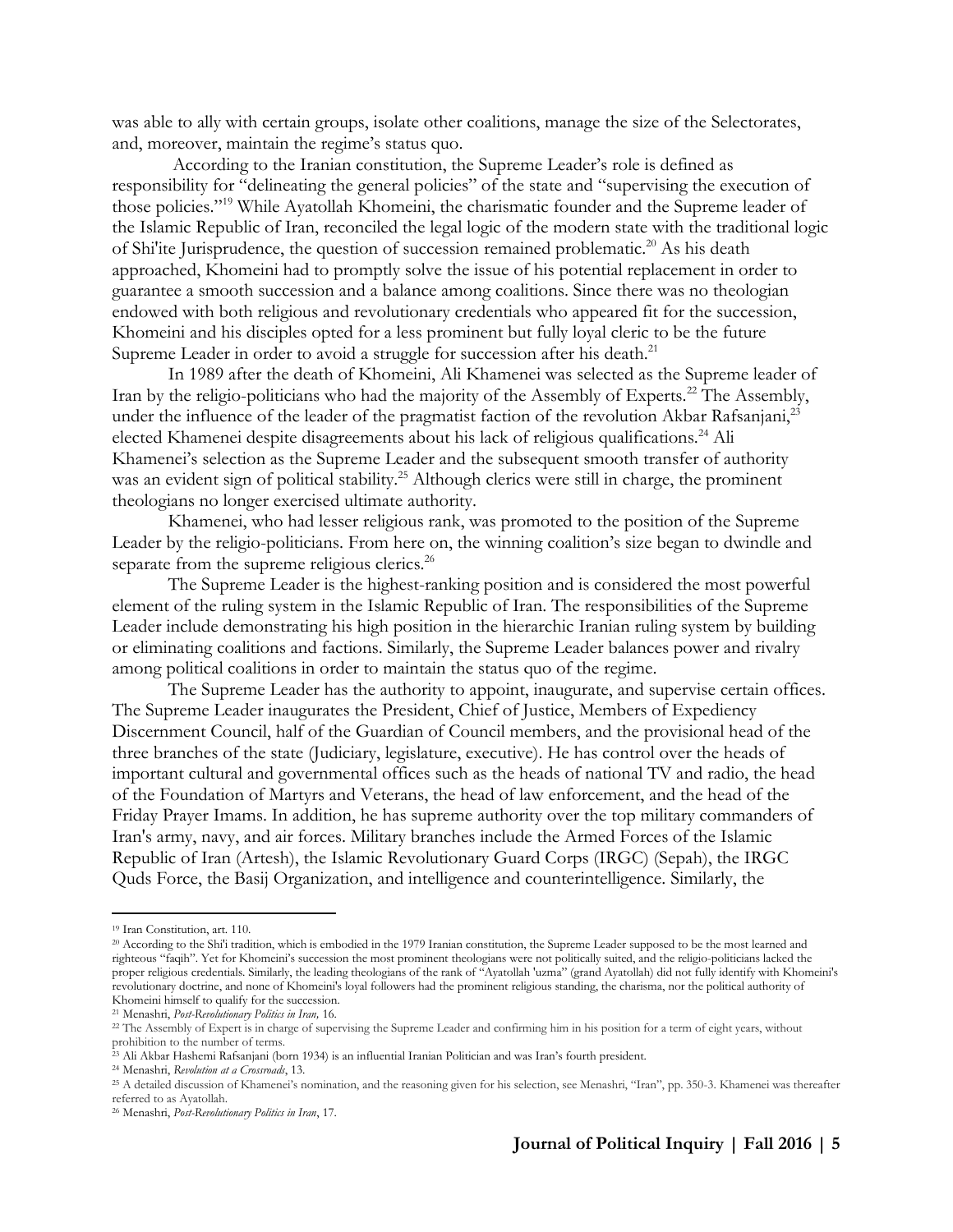declaration of war and peace is within the authority of the Supreme Leader and a two thirds majority of the Parliament.<sup>27</sup>

## **THE PRESIDENT IN THE IRANIAN RULING SYSTEM**

In the Iranian power structure, the president is the head of the government and the highest popularly elected official in the Islamic Republic of Iran. Although he must be inaugurated by the Supreme Leader, the president reflects the votes of the majority of the Selectorates. Since the revolution, each of the Iranian presidents unofficially represented different coalitions and their strategies. Each presidency represented a coalition and the attempt to reward a small group of Selectorates with minimal cost to their local needs. Furthermore, the Supreme Leader avoided expanding its winning coalition and abolished any factional divisions and increases of the Selectorate's circle so as to maintain the Iranian theocracy at less cost.

The president is responsible for appointing his cabinet and ministers subject to the approval of Parliament,<sup>28</sup> signing treaties and agreements with foreign countries and international organizations, administering national planning and the budget, and overseeing state employment affairs. The president does not hold full control over Iran's foreign policy, the armed forces, and the nuclear policy. These matters are ultimately the responsibility of the Supreme Leader.

In the Iranian ruling system, the competition between each coalition turns the maximum eight-year term of presidency into a period of policy implementation favored by the winning coalition. However, the Supreme Leaders constantly favored smaller, less costly winning coalitions whose priority was the oppression of the public and the expansion of the revolutionary Shi'a Islam in the world.

Lastly, the position of the president remains limited to each coalition's representative whose election demonstrates the popularity of each coalition among Selectorates and voters. Knowing that the public elects each president, every president aims to meet the minimal needs of its electorates to strengthen the electorates' support for the winning coalition.

# **FACTIONAL DIVISIONS AND STRUGGLE FOR POWER**

During the first years of its rule, the Islamic Republic of Iran, tried to promote the Islamic revolutionary ideology that differed from the traditional interpretation of Islam. Introduced by Khomeini, revolutionary Islam promoted the unification of religion and politics and emphasized the revolutionary mission of religion, its combative justice, freedom-seeking, pro-unprivileged, and justice and equality-seeking image.<sup>29</sup>

The Islamic revolutionary image suffered from various dissensions with each coalition competing for supremacy while promoting its own version of the initial ideology. Moreover, since every coalition had its own army, electorates, loyalists, and supporters, each bloc maintained their loyalty and promoted their needs by encouraging different images of revolutionary Islam.<sup>30</sup> Therefore, Iranian society remained an amalgam of various ideologies that could not unify against the theocracy through mass protests and hence, assured the stability of the regime.

In the course of the ensuing power struggle among the three main factions of the Islamic Republic of Iran, the election of President Mohammad Khatami in 1997 was the beginning of a

<sup>27</sup> Iran Constitution, art. 110.

<sup>28</sup> Iran Constitution, chp. XI, sec. 1-2.

<sup>29</sup> Behzad Navabi, "Islamic Revolution: Its Roots and Consequences," *Asr-e-Ma*, February 1996.

<sup>30</sup> Menashri, *Revolution at a Crossroads*, 57.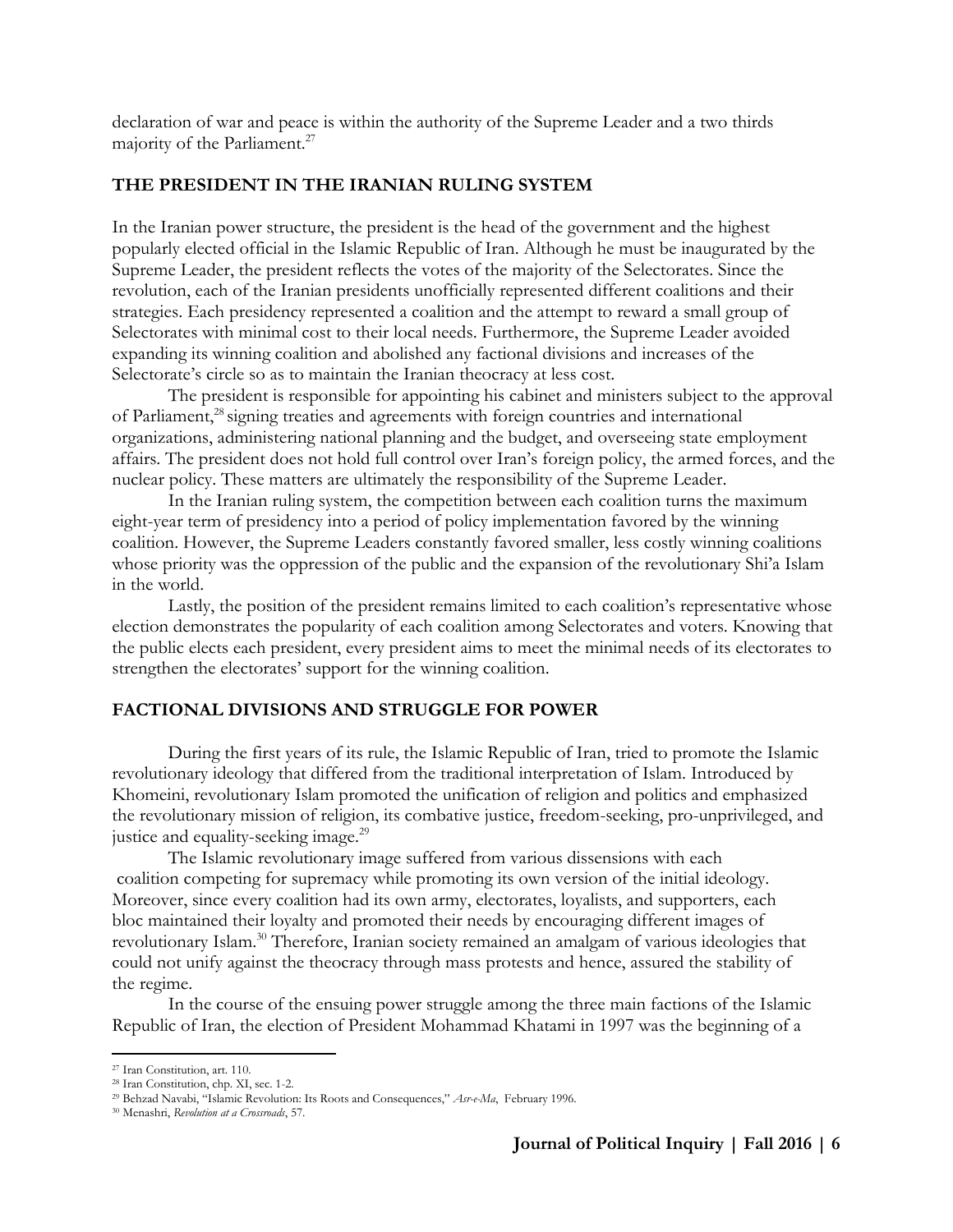novel factional division. Khatami belonged to the revolutionary elite that sought to bring topdown institutional changes to the ruling system. His movement attempted to reform from within the regime and promoted a liberal Islamic image that gathered a new group of supporters and loyalists to itself. Khatami attempted to expand the winning coalition's size and its Selectorates by creating a more democratic structure in the Iranian society. Although his attempts failed in the end, they were successful in many areas.<sup>31</sup>

The politically deprived Iranian upper and middle class, the youth, and the disenfranchised pragmatists and modern clerics joined Khatami's novel reformist coalition. Since Khatami attempted to divide the pragmatist coalition, his presidency became problematic and costly for the Supreme Leader. Khatami's reformist faction aimed to reward a larger size of the winning coalition with high popularity among its disenfranchised supporters. Therefore, the Guardian Council and the conservative coalition, including the Supreme Leader's hardliners, turned against the reformers and diminished the movement's power at the law-making phase. The rift between the reformists and the hardliners during the Khatami presidency was a delayed but typical pattern of revolutionary power struggle to maintain the Islamic Republic of Iran as non-democratic theocracy.<sup>32</sup>

The presidency of Mahmoud Ahmadinejad in 2005 reinforced the Supreme Leader's dominance in the Iranian ruling system because the Supreme Leader favored the coalition of the military-security elites and conservatives. Subsequently, he let their candidates run for president.<sup>33</sup> Similarly, the Supreme Leader intensified his financial and bureaucratic control over the religious institutions and established a surveillance apparatus under leadership that undermined the autonomy of the Grand Ayatollahs and the Shi'a clerics. Therefore, with all the financial resources at his disposal, Khamenei enhanced his position to control and manipulate the "impaired hierocratic authority structure" and to decrease the size of his winning coalitions. This created a group of large disenfranchised unified Selectorates for the first time after the revolution.<sup>34</sup>

Khamenei reinforced his ties with the conservative coalition and the Revolutionary Guards armed forces. He eliminated rewards to the reformists, pragmatists, and clerics. With the conservative, radical coalition coming into power, nuclear strategies became a central focus in order to assure a stable regional standing for the regime and to export revolutionary Islam outside of Iran. On the other hand, the United States and the West imposed severe sanction measures on Iran's economy, which decreased the GDP.<sup>35</sup>

Ahmadinejad's economic populism against Western sanctions was based on the Supreme Leader's instructions to rule over the economy and to circumvent the pragmatist coalition. Ahmadinejad could not silence the deprived coalitions and the Iranian population. With the expansion of the extra-legal power of the Supreme Leader, the conservative coalition, and their supporters, the trends toward reform and democratization initiated by Khatami reversed. The detachment of the Supreme Leader from the clerics, reformists, pragmatists, and their electorates sustained and gradually created a strong opposition movement.<sup>36</sup>

With the reelection of Ahmadinejad in 2009, the combination of deprived coalitions around Rafsanjani, Khatami, and Mousavi and a great number of despondent anti-Ahmadinejad electorates triggered unexpected massive demonstrations. For the first time since the revolution, the disenfranchised coalitions, their loyalists, and their Selectorates allied to regain power. Although the

<sup>31</sup> Arjomand, *After Khomeini: Iran Under His Successors*, 93.

<sup>32</sup> Ibid, 95.

<sup>33</sup>Alex Kireev, "Iran. Presidential Election 2005," *Electoral Geography,* last modified 2007,

https:[//www.electoralgeography.com/new/en/countries/i/iran/2005-president-elections-iran.html](http://www.electoralgeography.com/new/en/countries/i/iran/2005-president-elections-iran.html)

<sup>34</sup> Arjomand, *After Khomeini: Iran Under His Successors*, 176.

<sup>35</sup> Afshin Molavi, *The Soul of Iran: A Nation's Journey to Freedom* (New York: W.W. Norton, 2005).

<sup>36</sup> Molavi, *The Soul of Iran: A Nation's Journey to Freedom*, 183.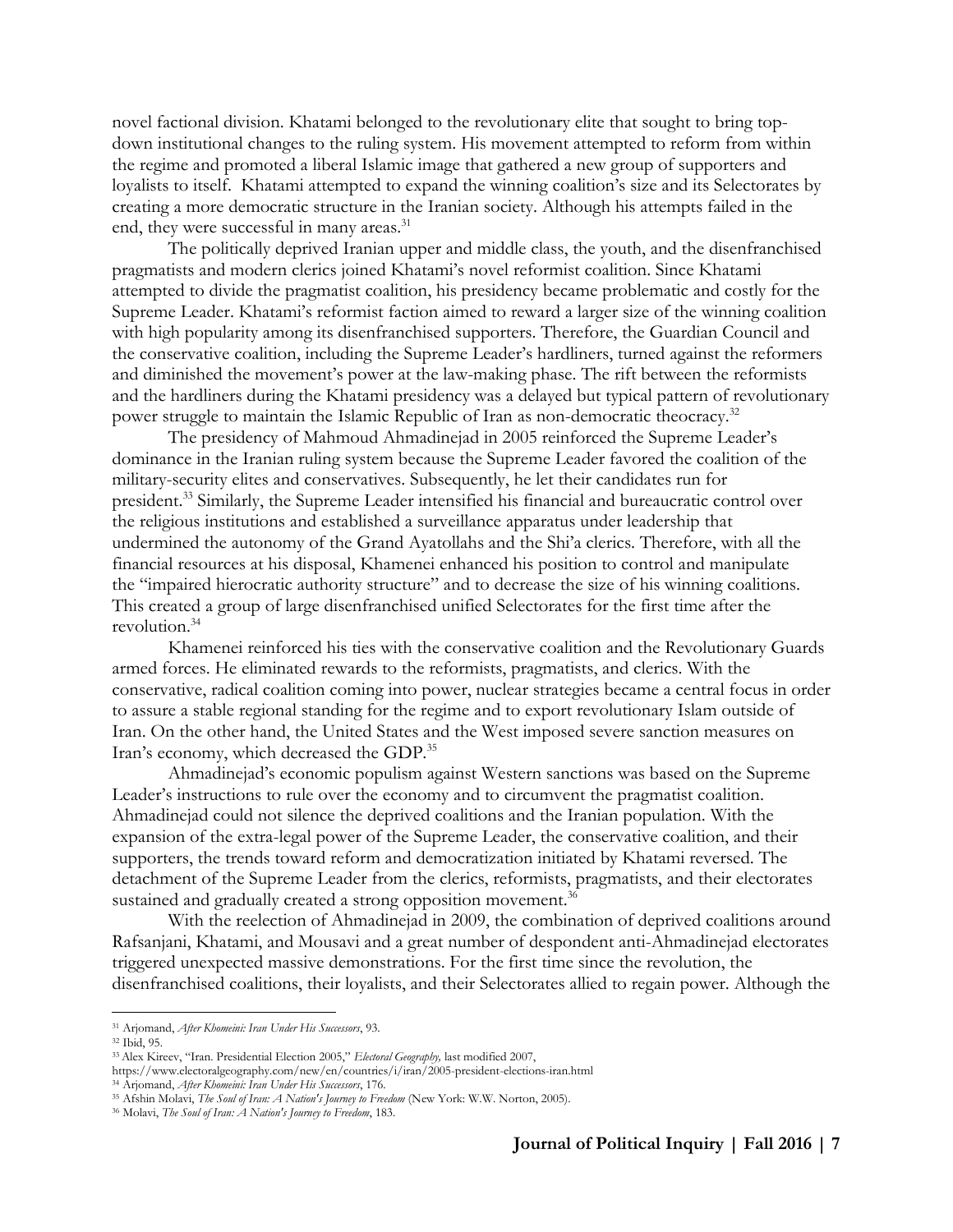Supreme Leader underestimated the extent of the discontent from below and overlooked the reformists' large number of Selectorates, he managed to control the situation with widespread violence.<sup>37</sup> As is characteristic of small coalition theocracies, the Iranian Supreme Leader, alongside the allied coalition, utilized severe methods of oppression to subjugate the masses of excluded Selectorates.

With various small coalitions and factions at the center of the Islamic Republic's ruling structure that each promoted a different kind of Islamic revolutionary ideology, the Islamic Republic of Iran managed to create a heterogeneous Selectorate group that deterred revolts and maintained the status quo. As larger groups of people are disenfranchised, revolutions usually occur in small coalition societies. Using various military forces of oppression, the Islamic Republic of Iran created a society that maintained a large amalgam of small groups and loyalists similar to the characteristics of a stable, large-sized coalition society where mass revolutions are not likely to occur.

#### **CONCLUSION**

With its strategic location in the Middle East, its oil reserves, and its recent attempts to access nuclear energy, the Islamic Republic of Iran is undoubtedly an important political player to be analyzed. More than three decades after the revolution, the stability of the Islamic Republic of Iran remains an enigma. Its power structure, decision-making process, and exact politics are ambiguous, while the struggle over the revolutionary path and absolute power continues among its coalitions.

The ruling structure of the Islamic Republic of Iran is comprised of small winning coalitions with slightly different ideological definitions of "revolutionary." This prevents loyalists and electorates from cooperating with one another, thereby creating a mass opposition to destabilize the regime. The coalitions include three groups: the pragmatists who manage the economy, the conservatives who lead the armed forces, and the radicals who protect the ideology of the Islamic Revolution.

In order to understand the Iranian post-revolutionary ruling system and to see how its coalitions' structure maintains the stability of the regime it is important to first grasp the complexity and structure of Iran's coalitions. The complexity arises from the ways the winning coalitions managed to eliminate their early rivals to create a theocracy with a religious leader on top and the ways they created various layers of armed forces to prevent coups and revolutions.

The three winning coalitions created the Supreme Leader's position at the beginning of the Islamic Revolution as a symbol of the theocracy and the revolution's ideology. The death of Ayatollah Khomeini in 1989 ended his all-powerful, charismatic style of leadership. His death called into question the essence of the religio-political guardianship of the revolution and the very nature of clerical rule. However, in the mid-1990s, the second Supreme Leader empowered himself by solely supporting the conservative coalition and their armed forces, thus disenfranchising the other coalitions by recruiting his own technocrats.

The Western economic sanctions against Iran not only crippled the conservatives, but also paralyzed the country's economy entirely, assembling a large group of disadvantaged opposition. For the first time since the revolution, the disenfranchised coalitions, their loyalists, and their Selectorates allied to regain power during the presidential election of 2009 through large-scale revolts, but they were violently suppressed by the conservative armed forces. The Iranian Supreme Leader has been successful in maintaining his power and control over the Iranian theocracy by

 $\overline{a}$ <sup>37</sup> Arjomand, *After Khomeini: Iran Under His Successors*, 191.